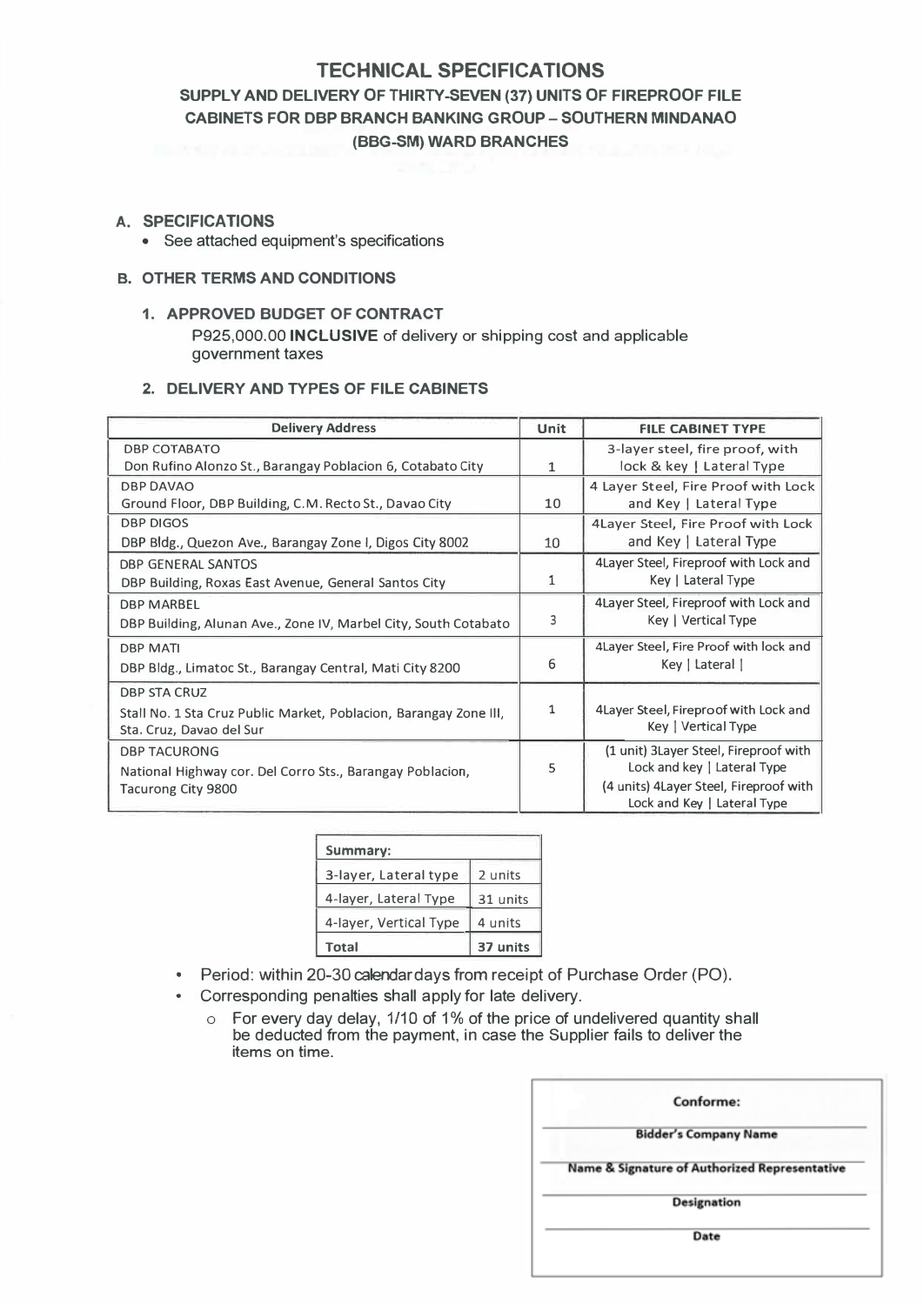#### **3. WARRANTY**

The 1-year warranty period will commence upon issuance of Certificate of Acceptance and upon inspection of the DBP representatives. Within the warranty period, supplier is required to:

- Repair defective units and any malfunctioning parts and/or accessories for free within 2 weeks from date of notification;
- Provide free services for inspection, cleaning and/or troubleshooting as needed;and
- Replace units with persistent similar errors within the warranty period.

#### **4. PAYMENT**

A one-time full payment shall be made after complete delivery and testing of the items or as indicated in the Purchase Order.

**Prepared b .** 

Prepared by:<br>
CAMILLE NARIAN M. DEI<br>
Universal Processor, BBG-SM **CAMILLE ARIA M. DELOS REYES**

**Approved by:** 

**VP NELITO H. FINGZON** Head, BBG-SM

| Conforme:                                     |  |
|-----------------------------------------------|--|
| <b>Bidder's Company Name</b>                  |  |
| Name & Signature of Authorized Representative |  |
| Designation                                   |  |
|                                               |  |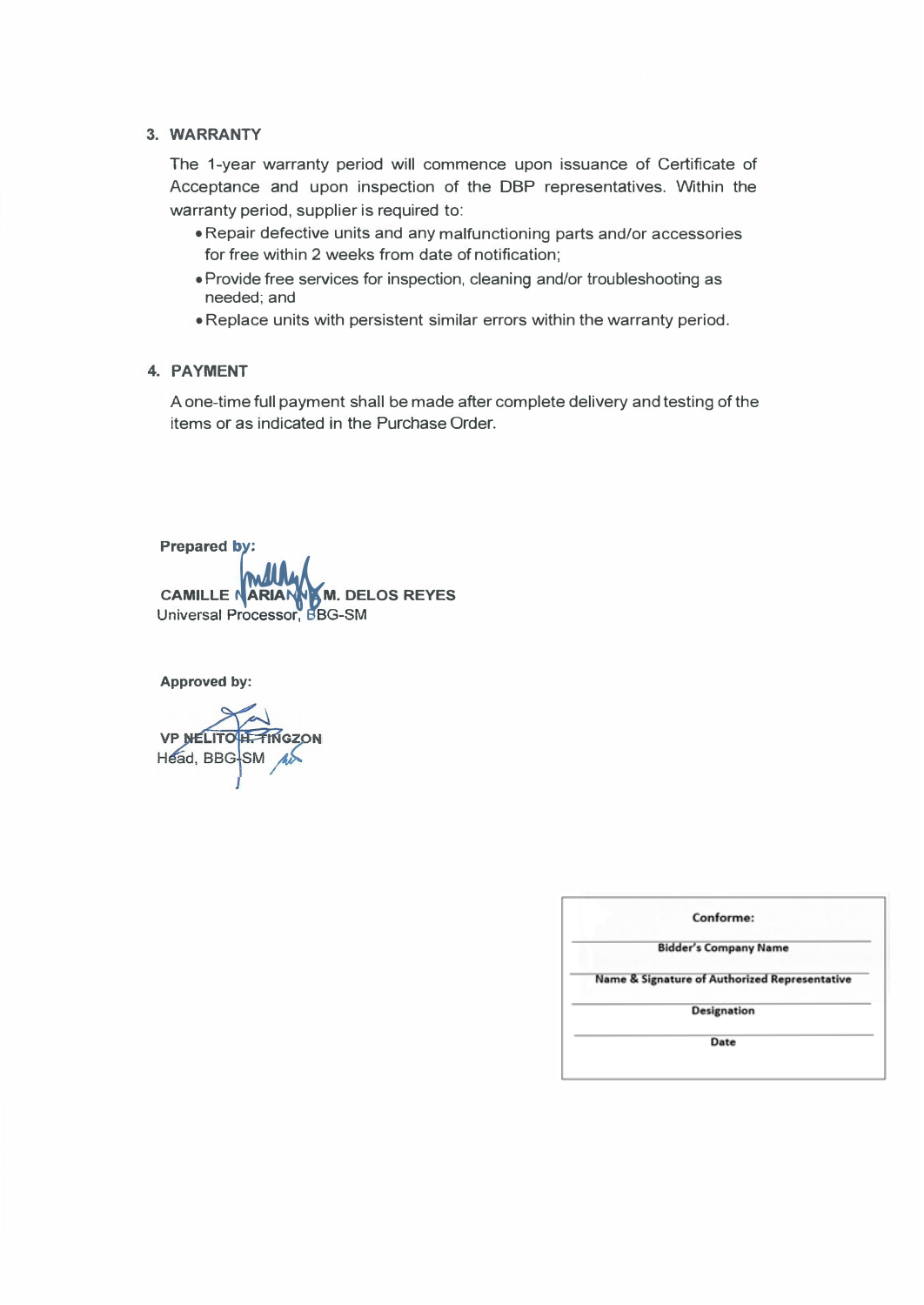## Technical Specification **FIREPROOF STEEL CABINET**  DBP BBG - Southern Mindanao

**I.** Approved Budget for the Contract **P25,000.00** (Inclusive of VAT/applicable taxes)

| TEM                                     | <b>QUANTITY</b> |
|-----------------------------------------|-----------------|
| 3 Layer Lateral Fireproof Steel Cabinet | - Unit          |

# **II. Technical Specification**

Features:

- ► 3 Compartments with central lock mechanism
- ► Full Extension Ball Bearing Drawer Slides (Double)
- ► Fire Resistant
- ► Color: Gray/Beige
- ► File cabinet type: Lateral
- ► File cabinet fully assemble
- ► Finish: Enamel (wrinkled)
- ► Thickness: 0.9 mm
- 

Prepared by:

Recommended by:

Head, RMU/

MGR. NOEU B. ALIMUIN

ENGR. JOHN HARVEY N. MILLENA CFMD-RMU

Approved by:

... **LA FUENTE**  Acting Head, CFMD Per Office Order No. 234 dated 01 July 2021

| Conforme:                                                |
|----------------------------------------------------------|
| <b>Bidder's Company Name</b>                             |
| <b>Name &amp; Signature of Authorized Representative</b> |
| Designation                                              |
| Date                                                     |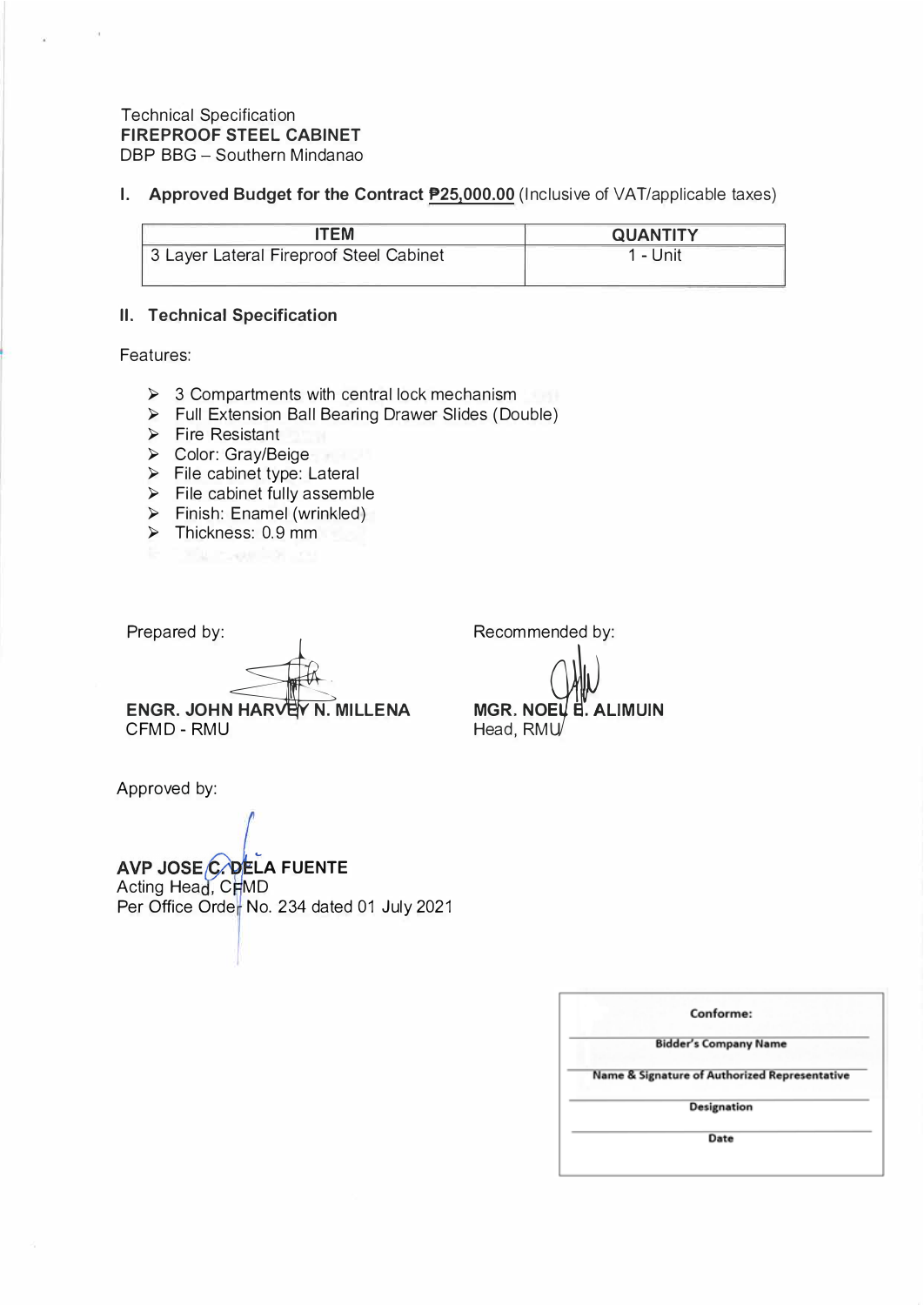## Technical Specification **FIREPROOF STEEL CABINET**  DBP BBG - Southern Mindanao

# **I.** Approved Budget for the Contract **P25,000.00** (Inclusive of VAT/applicable taxes)

| TEM                                     | <b>QUANTITY</b> |
|-----------------------------------------|-----------------|
| 4 Layer Lateral Fireproof Steel Cabinet | – Unit          |

# **II. Technical Specification**

Features:

- ► 4 Compartments with central lock mechanism
- ► Full Extension Ball Bearing Drawer Slides (Double)
- ► Fire Resistant
- ► Color: Gray/Beige
- ► File cabinet type: Lateral
- ► File cabinet fully assemble
- ► Finish: Enamel (wrinkled)
- ► Thickness: 0.9 mm
- 

Prepared by: Recommended by:

**ENGR. JOHN HARVEY N. MILLENA** CFMD- RMU

Approved by:

**AVP JOSE C. DELA FUENTE** Acting Head, CFMD Per Office Order No. 234 dated 01 July 2021

| Conforme:                                                |
|----------------------------------------------------------|
| <b>Bidder's Company Name</b>                             |
| <b>Name &amp; Signature of Authorized Representative</b> |
| Designation                                              |
| Date                                                     |

**MGR. NOEL E. ALIMUIN** Head,  $RMU/$